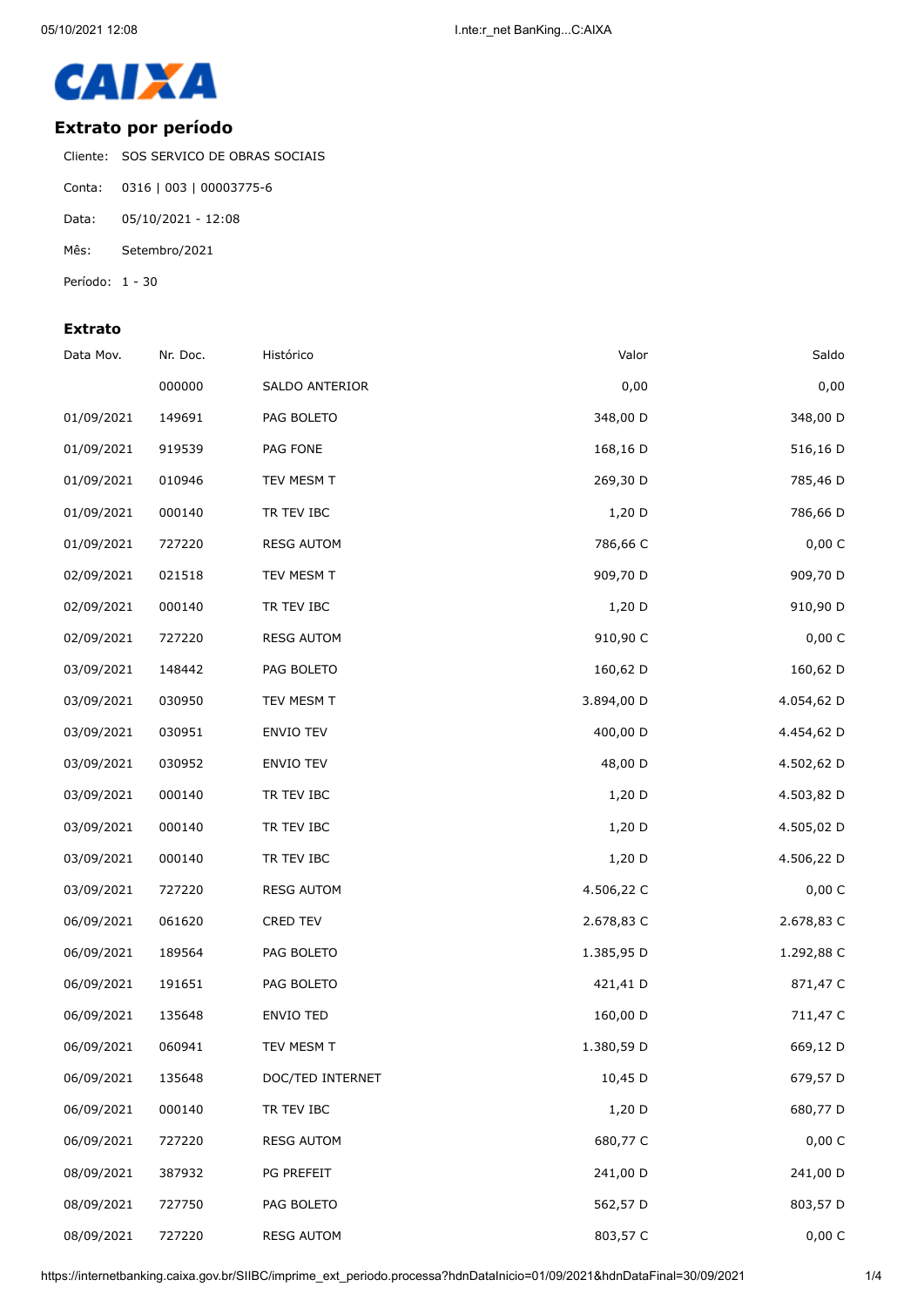|             | I.nte:r net BanKingC:AIXA |                   |        | 05/10/2021 12:08 |
|-------------|---------------------------|-------------------|--------|------------------|
| 184,88 D    | 184,88 D                  | PAG BOLETO        | 633077 | 09/09/2021       |
| 920,48 D    | 735,60 D                  | TEV MESM T        | 090946 | 09/09/2021       |
| 1.364,68 D  | 444,20 D                  | TEV MESM T        | 091534 | 09/09/2021       |
| 1.365,88 D  | 1,20 D                    | TR TEV IBC        | 000140 | 09/09/2021       |
| 1.367,08 D  | 1,20 D                    | TR TEV IBC        | 000140 | 09/09/2021       |
| 0,00 C      | 1.367,08 C                | <b>RESG AUTOM</b> | 727220 | 09/09/2021       |
| 249,50 D    | 249,50 D                  | PAG BOLETO        | 582493 | 10/09/2021       |
| 1.069,50 D  | 820,00 D                  | PAG BOLETO        | 584004 | 10/09/2021       |
| 1.387,91 D  | 318,41 D                  | PAG BOLETO        | 586371 | 10/09/2021       |
| 6.969,77 D  | 5.581,86 D                | <b>ENVIO TEV</b>  | 101356 | 10/09/2021       |
| 6.970,97 D  | $1,20$ D                  | TR TEV IBC        | 000140 | 10/09/2021       |
| 0,00 C      | 6.970,97 C                | <b>RESG AUTOM</b> | 727220 | 10/09/2021       |
| 1.546,21 D  | 1.546,21 D                | PAG BOLETO        | 396749 | 13/09/2021       |
| 0,00 C      | 1.546,21 C                | <b>RESG AUTOM</b> | 727220 | 13/09/2021       |
| 90.254,10 C | 90.254,10 C               | CRED TEV          | 201134 | 20/09/2021       |
| 89.145,72 C | 1.108,38 D                | PAG BOLETO        | 379153 | 20/09/2021       |
| 88.183,52 C | 962,20 D                  | PAG BOLETO        | 380150 | 20/09/2021       |
| 87.906,60 C | 276,92 D                  | PAG BOLETO        | 380977 | 20/09/2021       |
| 87.187,74 C | 718,86 D                  | PAG BOLETO        | 382029 | 20/09/2021       |
| 87.085,74 C | 102,00 D                  | TEV MESM T        | 019285 | 20/09/2021       |
| 86.965,32 C | 120,42 D                  | TEV MESM T        | 019286 | 20/09/2021       |
| 86.942,32 C | 23,00 D                   | TEV MESM T        | 019287 | 20/09/2021       |
| 86.889,22 C | 53,10 D                   | TEV MESM T        | 019289 | 20/09/2021       |
| 82.501,94 C | 4.387,28 D                | TEV MESM T        | 019290 | 20/09/2021       |
| 81.799,98 C | 701,96 D                  | TEV MESM T        | 019295 | 20/09/2021       |
| 81.099,98 C | 700,00 D                  | TEV MESM T        | 019301 | 20/09/2021       |
| 77.727,56 C | 3.372,42 D                | TEV MESM T        | 019308 | 20/09/2021       |
| 77.564,34 C | 163,22 D                  | TEV MESM T        | 019309 | 20/09/2021       |
| 77.244,34 C | 320,00 D                  | TEV MESM T        | 019310 | 20/09/2021       |
| 75.086,34 C | 2.158,00 D                | TEV MESM T        | 019311 | 20/09/2021       |
| 73.944,51 C | 1.141,83 D                | TEV MESM T        | 019314 | 20/09/2021       |
| 54.746,79 C | 19.197,72 D               | TEV MESM T        | 201234 | 20/09/2021       |
| 54.745,59 C | 1,20 D                    | TR TEV IBC        | 000140 | 20/09/2021       |
| 54.744,39 C | 1,20 D                    | TR TEV IBC        | 000140 | 20/09/2021       |
| 54.743,19 C | 1,20 D                    | TR TEV IBC        | 000140 | 20/09/2021       |
| 54.741,99 C | 1,20 D                    | TR TEV IBC        | 000140 | 20/09/2021       |
| 54.740,79 C | 1,20 D                    | TR TEV IBC        | 000140 | 20/09/2021       |
| 54.739,59 C | 1,20 D                    | TR TEV IBC        | 000140 | 20/09/2021       |
| 54.738,39 C | 1,20 D                    | TR TEV IBC        | 000140 | 20/09/2021       |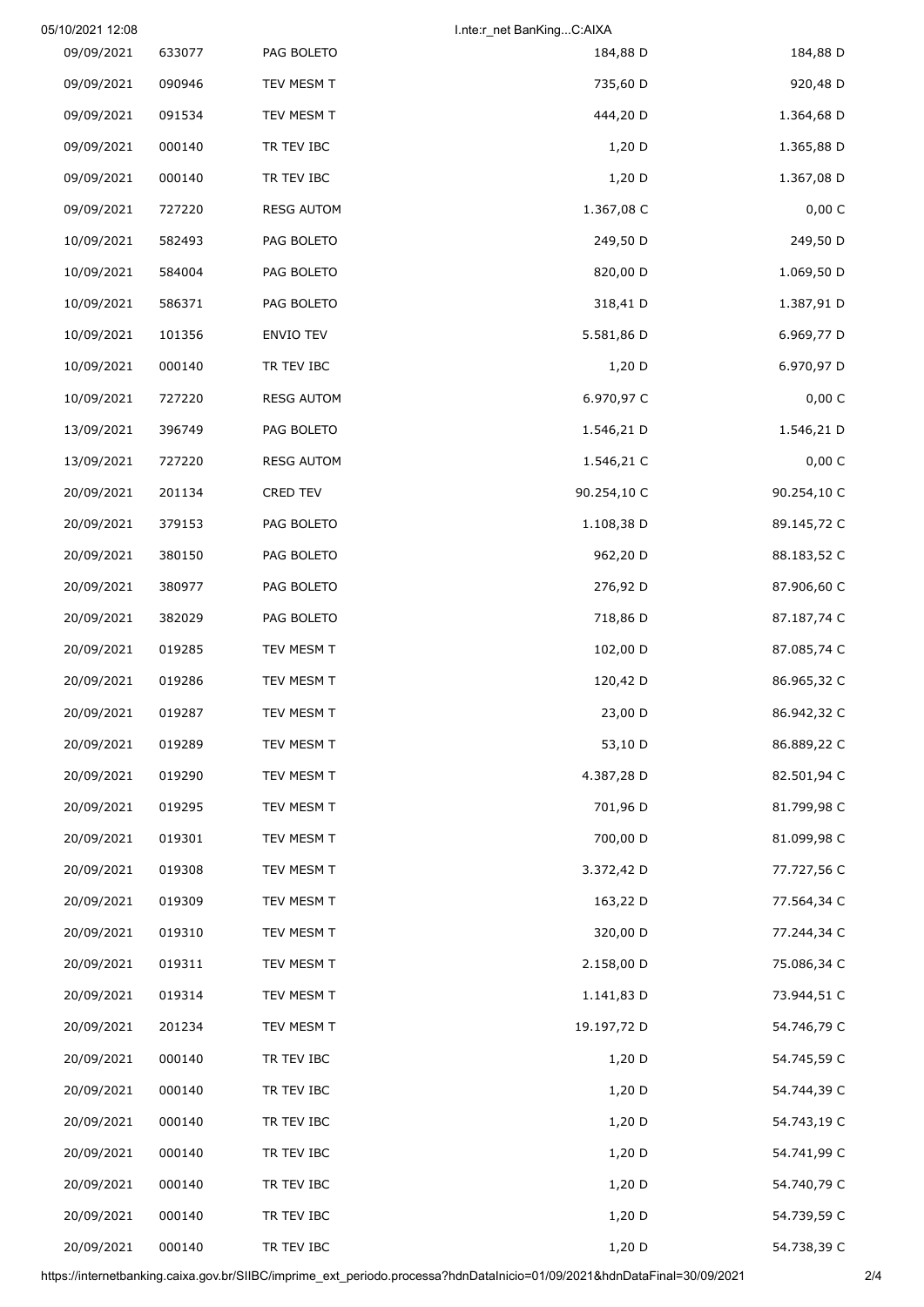## 05/10/2021 12:08 I.nte:r\_net BanKing...C:AIXA

| 54.737,19 C | 1,20 D      | TR TEV IBC        | 000140 | 20/09/2021 |
|-------------|-------------|-------------------|--------|------------|
| 54.735,99 C | 1,20 D      | TR TEV IBC        | 000140 | 20/09/2021 |
| 54.734,79 C | 1,20 D      | TR TEV IBC        | 000140 | 20/09/2021 |
| 54.733,59 C | 1,20 D      | TR TEV IBC        | 000140 | 20/09/2021 |
| 54.732,39 C | 1,20 D      | TR TEV IBC        | 000140 | 20/09/2021 |
| 54.731,19 C | $1,20$ D    | TR TEV IBC        | 000140 | 20/09/2021 |
| 0,00 C      | 54.731,19 D | APL AUTOM         | 990001 | 20/09/2021 |
| 67,09 D     | 67,09 D     | ENVIO TEV         | 221343 | 22/09/2021 |
| 68,29 D     | $1,20$ D    | TR TEV IBC        | 000140 | 22/09/2021 |
| 0,00 C      | 68,29 C     | <b>RESG AUTOM</b> | 727220 | 22/09/2021 |
| 355,26 D    | 355,26 D    | PAG BOLETO        | 113816 | 24/09/2021 |
| 0,00C       | 355,26 C    | <b>RESG AUTOM</b> | 727220 | 24/09/2021 |
| 1.550,36 D  | 1.550,36 D  | PAG BOLETO        | 228609 | 27/09/2021 |
| 1.779,57 D  | 229,21 D    | PAG BOLETO        | 229934 | 27/09/2021 |
| 1.950,25 D  | 170,68 D    | PAG FONE          | 549706 | 27/09/2021 |
| 2.250,25 D  | 300,00 D    | TEV MESM T        | 006324 | 27/09/2021 |
| 2.325,25 D  | 75,00 D     | TEV MESM T        | 006327 | 27/09/2021 |
| 2.374,25 D  | 49,00 D     | MANUT CTA         | 000000 | 27/09/2021 |
| 2.375,45 D  | 1,20 D      | TR TEV IBC        | 000140 | 27/09/2021 |
| 2.376,65 D  | 1,20 D      | TR TEV IBC        | 000140 | 27/09/2021 |
| 0,00 C      | 2.376,65 C  | <b>RESG AUTOM</b> | 727220 | 27/09/2021 |
| 1.782,70 D  | 1.782,70 D  | TEV MESM T        | 003142 | 28/09/2021 |
| 3.431,71 D  | 1.649,01 D  | TEV MESM T        | 003143 | 28/09/2021 |
| 4.701,32 D  | 1.269,61 D  | TEV MESM T        | 003144 | 28/09/2021 |
| 5.877,37 D  | 1.176,05 D  | TEV MESM T        | 003145 | 28/09/2021 |
| 6.810,09 D  | 932,72 D    | TEV MESM T        | 003146 | 28/09/2021 |
| 9.123,24 D  | 2.313,15 D  | TEV MESM T        | 003147 | 28/09/2021 |
| 10.105,73 D | 982,49 D    | TEV MESM T        | 003148 | 28/09/2021 |
| 12.990,70 D | 2.884,97 D  | TEV MESM T        | 003149 | 28/09/2021 |
| 14.672,81 D | 1.682,11 D  | TEV MESM T        | 003150 | 28/09/2021 |
| 16.140,72 D | 1.467,91 D  | TEV MESM T        | 003151 | 28/09/2021 |
| 17.777,99 D | 1.637,27 D  | TEV MESM T        | 003152 | 28/09/2021 |
| 18.822,95 D | 1.044,96 D  | TEV MESM T        | 003153 | 28/09/2021 |
| 20.712,23 D | 1.889,28 D  | TEV MESM T        | 003154 | 28/09/2021 |
| 22.341,18 D | 1.628,95 D  | TEV MESM T        | 003155 | 28/09/2021 |
| 23.804,40 D | 1.463,22 D  | TEV MESM T        | 003156 | 28/09/2021 |
| 24.793,86 D | 989,46 D    | TEV MESM T        | 003157 | 28/09/2021 |
| 26.619,12 D | 1.825,26 D  | TEV MESM T        | 003158 | 28/09/2021 |
| 29.289,79 D | 2.670,67 D  | TEV MESM T        | 003159 | 28/09/2021 |

https://internetbanking.caixa.gov.br/SIIBC/imprime\_ext\_periodo.processa?hdnDataInicio=01/09/2021&hdnDataFinal=30/09/2021 3/4